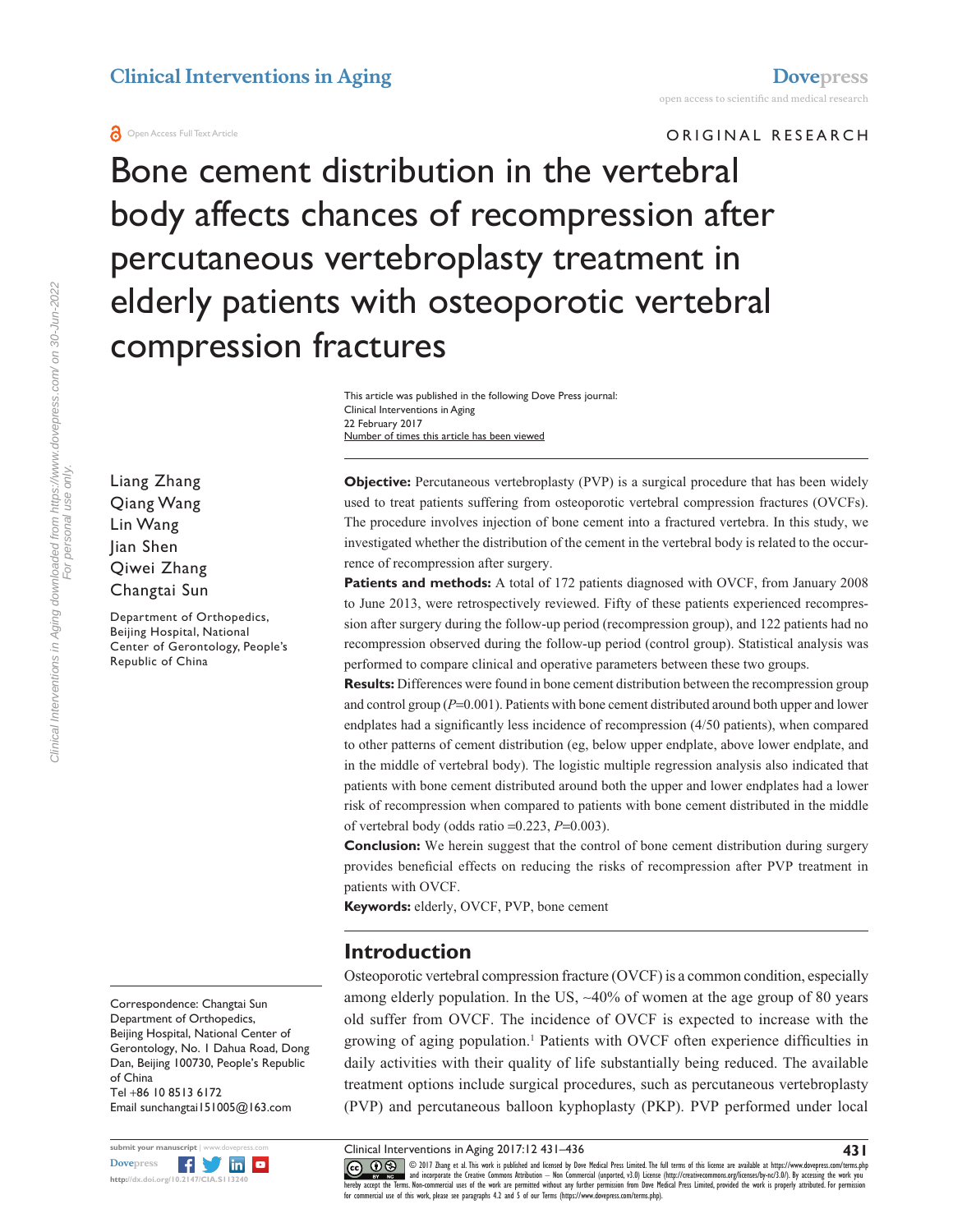anesthesia is minimally invasive, and thus is a preferred option for patients older than 80 years.2,3 The procedures of PVP include injection of bone cement, such as polymethyl methacrylate (PMMA), into a fractured vertebral body. This reduces pain and prevents further collapse of the vertebral body. Some patients, however, experience recompression of the PVP-operated vertebrae or new fractures at the neighborhood vertebrae.4 The incidence of subsequent fractures after PVP is not uncommon.<sup>5,6</sup> Several reports have suggested that cement volume and distribution in treated vertebral body are potential risk factors for recompression.<sup>7-10</sup> The treatment of recompression at the operated vertebrae remains challenging. Therefore, it is important to understand the measures that we can take to prevent recompression. In this study, we compared different clinical and surgical parameters between repression and control groups, and we evaluated whether they are associated with the recompression of the operated vertebrae.

## **Patients and methods** Patient population

A total of 172 patients were diagnosed with OVCF. These patients received PVP treatment at the Department of Orthopedics, Beijing Hospital, People's Republic of China, between January 2008 and June 2013. Among these patients, 82 had complete information with mean follow-up times of 29.6 months (range:12–68 months). Patients were divided into two groups according to whether recompression was observed during the follow-up period. The two groups were 1) recompression group (n=50) and 2) control group (no recompression, n=122). The recompression group comprised 29 males and 21 females, with a mean age of 87.08 years. The control group comprised 122 patients (59 males and 63 females), with a mean age of 86.92 years. The preexisting medical conditions of patients included the following: high blood pressure (65 patients), ischemic heart disease (18 patients), atrioventricular block (13 patients), diabetes (32 patients), cerebrovascular diseases (18 patients), chronic obstructive pulmonary diseases (14 patients), and asthma (four patients). This study was approved by the Institutional Review Board of the Ethics Committee of Beijing Hospital. All participants received written and oral information prior to giving written consent, and the study was performed in accordance with the Helsinki II declaration.

## Treatment of preexisting medical conditions

Patients in this study were all elderly. Complete examination and assessment of anesthetic risks were performed carefully before surgery. Patients with high blood pressure were given oral antihypertensive drugs to allow blood pressure to return to normal. Patients with symptoms of cardiac dysfunction underwent echocardiography, in which the left ventricular ejection fraction was required to be higher than 55% with no serious structural abnormalities observed in heart chamber and heart valves. Patients with cardiac conduction disturbances were examined using electrocardiogram (ECG); for those with bigamy of premature ventricular contractions, ECG was monitored for further 24 hours to ensure absence of serious heart diseases. For patients with ischemic heart disease, myocardial scintigraphy or computerized tomography (CT) scan on coronary arteries were performed to preclude patients with severe coronary artery stenosis or myocardial ischemia. Patients with prophylactic use of anticoagulants for cardiovascular and cerebrovascular diseases were required to stop taking aspirin for 3 days and oral clopidogrel/warfarin for 1 week before surgery. Routine subcutaneous injection of low-molecular-weight heparin was prohibited 12 hour before surgery; coagulation and platelet aggregation function were examined before surgery. Patients with diabetes continued to use medications, and their fasting blood glucose level was ~8.0 mmol/L and 2 hours postprandial blood glucose  $\leq$ 13.0 mmol/L. Patients with COPD and asthma had no report on shortness of breath when in the prone position for 30 minutes. There were 18 patients with cerebrovascular disease; preoperative cranial magnetic resonance imaging examination was performed to ensure no new lesions in 6 months.

### Inclusion and exclusion criteria

Inclusion criteria were as follows: 1) age  $\geq 80$  years; 2) first single segment OVCF at thoracic or lumbar spine; 3) local anesthesia on single vertebral, PVP being performed using bilateral pedicle puncture technique, with less than 3.0 mL total volume of bone cement injected; 4) patients being conscious and able to communicate clearly and provide ratings; 5) no allergic reactions and cardiac toxicity to bone cement; 6) no leakage of bone cement in the spinal canal; 7) no postoperative complications; and 8) completion of at least 1 year of follow-up and adherence to  $>80\%$  of the standard anti-osteoporosis medication.

Exclusion criteria were as follows: 1) spinal metastases or history of cancer in combination with OVCF; 2) bone metabolic diseases; 3) damage of posterior wall of the vertebral body; 4) severe degenerative spinal deformities (such as scoliosis and kyphosis); 5) bone mineral density (BMD) less than -5.0; 6) symptoms of nerve root damage before surgery; 7) serious medical complications; 8) previous or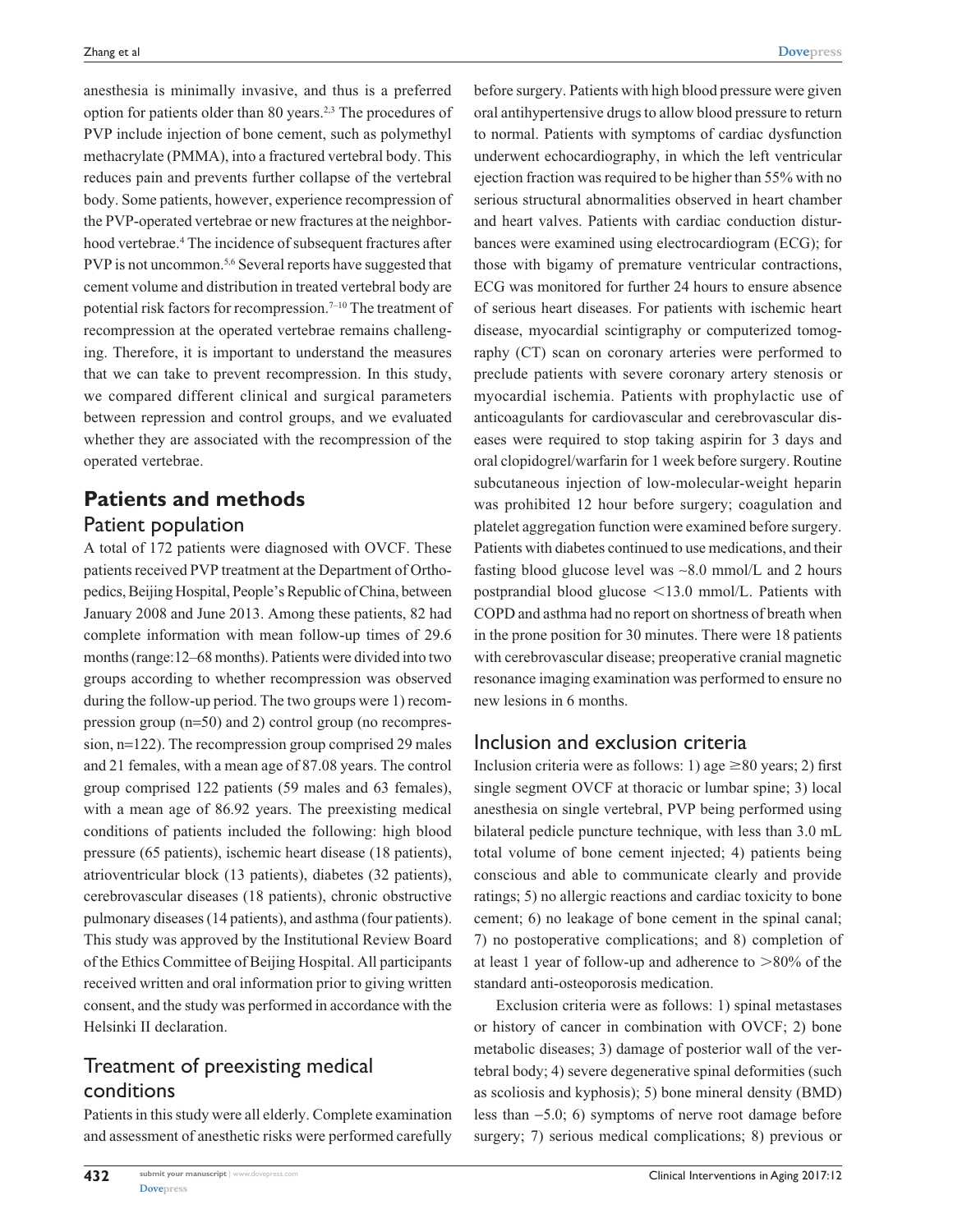concomitant use of hormone; 9) infection at sites of surgery; 10) intervertebral cleft; and 11) PMMA not used as bone cement material.

# Clinical presentation and diagnostic imaging

Patients had no signs of trauma or only had a history of minor trauma. They often experienced back or lower back pain, in which the pain relieved in a supine position but worsened in erect stance. The location of the pain could be different from the location of the fractured vertebrae. During the examination of vertebral fractures, pain was experienced in response to percussion. All eligible patients had a detailed medical history and a complete physical examination was performed. Thoracolumbar lateral X-ray, and thoracic and lumbar magnetic resonance imaging scans were performed to rule out other spinal anomalies. Patients were diagnosed with OVCF (fractures of  $\leq$ 3 weeks). At follow-up visits, patients were required to take thoracolumbar lateral X-ray.

### Surgical technique

Patient was in prone position, with the fractured vertebra region supported. Using C-arm fluoroscopy, the location of fracture was identified. Surgical procedures were performed under local anesthetic with 1% lidocaine. Under guidance of X-ray, the needles were inserted at positions 10 o'clock of the left pedicle and 2 o'clock of the right pedicle at the craniolateral border of the pedicle. The needle was advanced through one-third of the anterior part of the affected vertebral body. The PMMA bone cement was prepared at appropriate viscosity and was injected. The injection process was monitored under lateral fluoroscopy to achieve appropriate filling of the space in the vertebral body. After 24 hours of surgery, patients were allowed to move freely with the aid of a waist protector.

### Assessment of recompression

Recompression of the operated vertebral body was assessed through medical history, clinical manifestations, and X-ray imaging. Patients usually had back pain relieved within days after surgery, but later reappeared. X-ray imaging showed a decreased anterior body height at  $>1.0$  mm, an increased Cobb angle  $>3^\circ$ , and an increased kyphosis angle in the last follow-up visit when compared to day 1 after surgery.

## Imaging analysis

All images were measured and analyzed by the first author of the present study. Thoracic and lumbar X-ray films were taken using digital photography technology and were

analyzed using Image-pro plus 5.0 software (Microsoft Corporation, Redmond, WA, USA). The images were measured by the following methods: 1) the degree of vertebral compression – ratio of the height of the anterior vertebral wall to the height of the posterior vertebral wall; 2) the degree of recovery of the compression – changes in the height of the anterior and posterior vertebral walls, before and after surgery; and 3) bone cement distribution pattern  $-$  below the upper endplate, above the lower endplate, both the upper and lower endplates, and in the middle of the vertebral body. In the cases of "below the upper endplate", contact was observed between superior end of the bone cement and the upper endplate. In the cases of "above the lower endplate", contact was observed between inferior end of the bone cement and the lower endplate. If no contact was observed between the bone cement and upper/lower endplates, the case is classified as "in the middle of the vertebral body".

### Statistical analysis

SPSS 16.0 software (SPSS Inc., Chicago, IL, USA) was used for statistical analysis. Categorical data between two groups were analyzed using chi-square test. Continuous data between two groups were compared using Student's *t*-test or nonparametric Mann–Whitney *U*-test. Multivariate logistic regression analysis was performed, in which the clinical characteristics of patients were used as independent variables and occurrence of recompression was used as dependent variables to evaluate the potential risk factors for recompression.

### **Results**

The clinical and surgical parameters are summarized in Table 1. The parameters were compared between recompression and control groups. Bone cement was injected into vertebral body during PVP treatment, and the distribution of cement was classified into four categories: below upper endplate, above lower endplate, both the upper and lower endplates, and in the middle of vertebral body (Figure 1). Differences were found in the pattern of bone cement distribution between the recompression group and control group (*P*=0.001). The lowest incidence of recompression was observed in patients with bone cement distributed around both upper and lower endplates (8.16%), followed by distribution in the middle of vertebral body only (27.59%), below upper endplate (37.78%), and above upper endplate (42.86%). An X-ray image of a patient who experienced recompression is shown in Figure 2. Other significant differences between recompression and control groups include cement volume (*P*=0.047) and compression recovery level (*P*=0.048).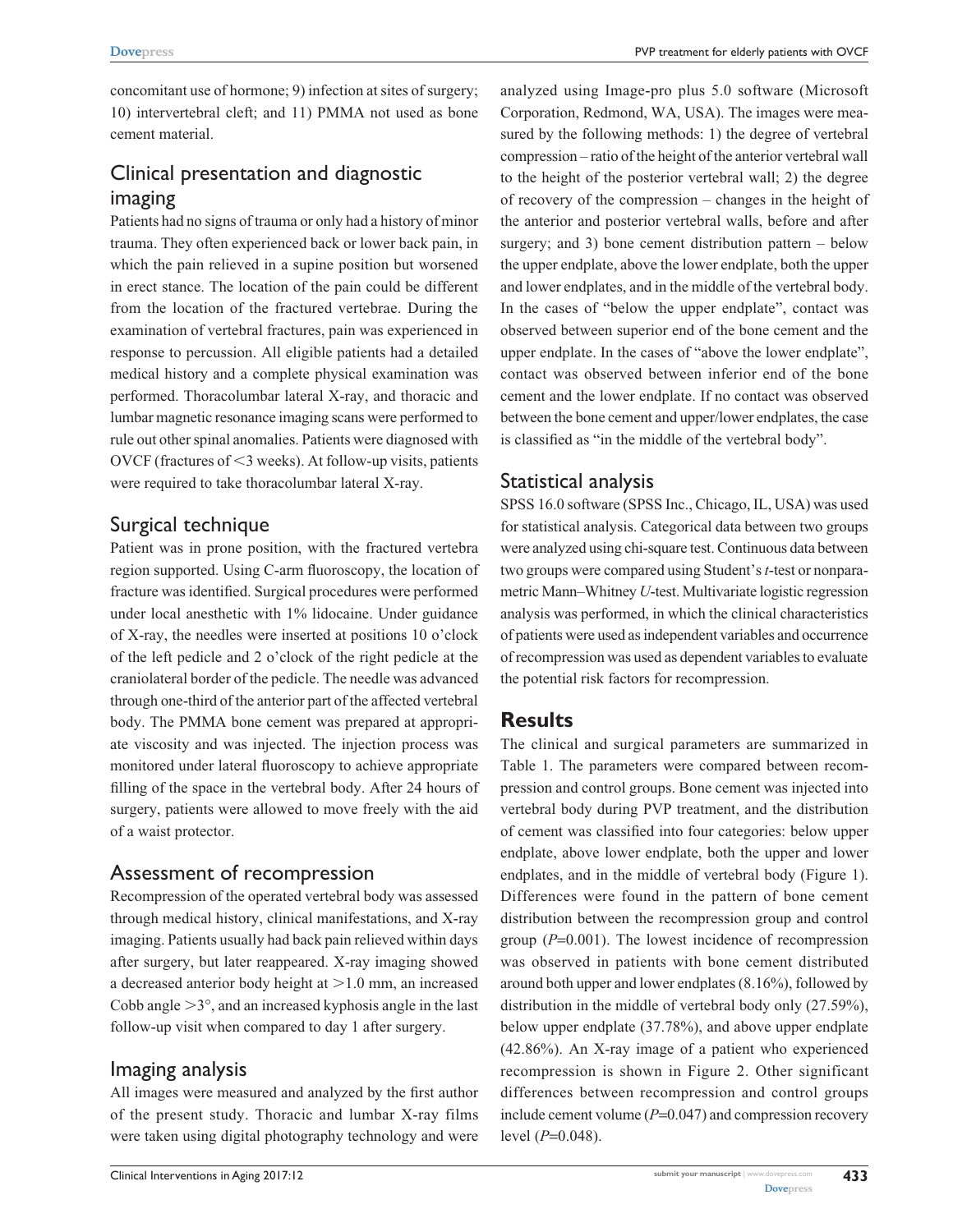| <b>Clinical parameters</b>                         | <b>Recompression group</b> | Control          | Total            | P-value |
|----------------------------------------------------|----------------------------|------------------|------------------|---------|
|                                                    | $(n=50)$                   | $(n=122)$        | $(n=177)$        |         |
| Sex, $n$ $(\%)$                                    |                            |                  |                  | 0.252   |
| Male                                               | 29 (32.95)                 | 59 (67.05)       | 88               |         |
| Female                                             | 21(25.00)                  | 63 (75.00)       | 84               |         |
| Age (years) (mean $\pm$ SD)                        | 87.08 ± 4.85               | 86.92±5.08       | 88.65±5.01       | 0.551   |
| BMD, lumbar spine T-score (mean $\pm$ SD)          | $-3.16 \pm 0.45$           | $-3.22 \pm 0.53$ | $-3.21 \pm 0.51$ | 0.493   |
| Bone cement volume (mL) (mean $\pm$ SD)            | $4.18 \pm 0.85$            | $4.5 \pm 1$      | $4.41 \pm 0.96$  | 0.047   |
| Duration of symptoms (days) (mean $\pm$ SD)        | $5.98 \pm 1.29$            | $5.97 \pm 1.46$  | $5.97 \pm 1.41$  | 0.941   |
| Vertebral compression level $(\%)$ (mean $\pm$ SD) | $0.36 \pm 0.09$            | $0.34 \pm 0.09$  | $0.35 \pm 0.09$  | 0.207   |
| Compression recovery level (%) (mean $\pm$ SD)     | $3.8 + 0.974$              | $4.07 \pm 0.75$  | $3.99 \pm 0.83$  | 0.048   |
| Leakage of bone cement, n (%)                      |                            |                  |                  | 0.934   |
| No                                                 | 45 (28.66)                 | 112(71.34)       | 157              |         |
| Yes                                                | 5(33.33)                   | 10(66.67)        | 15               |         |
| Dispersion of bone cement, n (%)                   |                            |                  |                  | 0.001   |
| Both upper and lower endplates                     | 4(8.16)                    | 45 (91.84)       | 49               |         |
| Above lower endplate                               | 21 (42.86)                 | 28(57.14)        |                  |         |
| Below upper endplate                               | 17(37.78)                  | 28 (62.22)       |                  |         |
| Middle of vertebral body                           | 8(27.59)                   | 21(72.41)        |                  |         |

**Abbreviations:** OVCF, osteoporotic vertebral compression fractures; SD, standard deviation.

To identify the risk factors associated with the occurrence of recompression, multivariate logistic regression analysis was performed (Table 2). The results indicated that when compared to the patients with bone cement distributed in the middle of vertebral body, lower risk was found in the "both upper and lower endplates" group (odds ratio [OR] =0.233,



**Figure 1** Female, 81 years old: a single segment of OVCF in the lumbar spine was experienced after a mild injury.

**Notes:** MRI demonstrated increased signal intensity in L1 vertebral body (**A**). The pain was relieved after PVP, and X-ray imaging showed a Cobb angle of 11° between upper and lower endplates of L1. Bone cement was distributed mainly in the middle of the vertebral body and above the lower endplate (**B**).

**Abbreviations:** OVCF, osteoporotic vertebral compression fracture; MRI, magnetic resonance imaging; PVP, percutaneous vertebroplasty.

*P*=0.003), whereas the "above lower endplate" (OR = 2.013, *P*=0.008) and "below upper endplate" (OR =1.155, *P*=0.353) groups had higher risk of recompression.

### **Discussion**

There are many factors that contribute to the occurrence of recompression in patients with OVCF after PVP treatment, and the distribution of bone cement is one of the factors that can possibly be controlled by the surgeon. Gaughen et al<sup>6</sup> suggested that sufficient filling of bone cement in vertebral body is a key factor associated with recompression. PMMA is the material that has been widely used in PVP treatment. Its distribution pattern is primarily in a solid lump; as such there are areas in the vertebral body that are not supported by PMMA. It has been found that recompression usually occurred at these non-PMMA supported areas.

In the present study, we found that patients with bone cement distributed around both the upper and lower endplates had the lowest rate of experiencing recompression compared to other patterns of bone cement distribution. Further analysis also indicated that cement distribution is a risk factor associated with recompression. We hypothesized that when bone cement is distributed around both the upper and lower endplates, it could provide a better support vertically, since the pressure was applied on both the upper and lower endplates that are harder in nature. When bone cement was distributed in other patterns, the support was relatively less, leading to a higher chance of recompression. A study in cadavers found that distribution of bone cement in PVP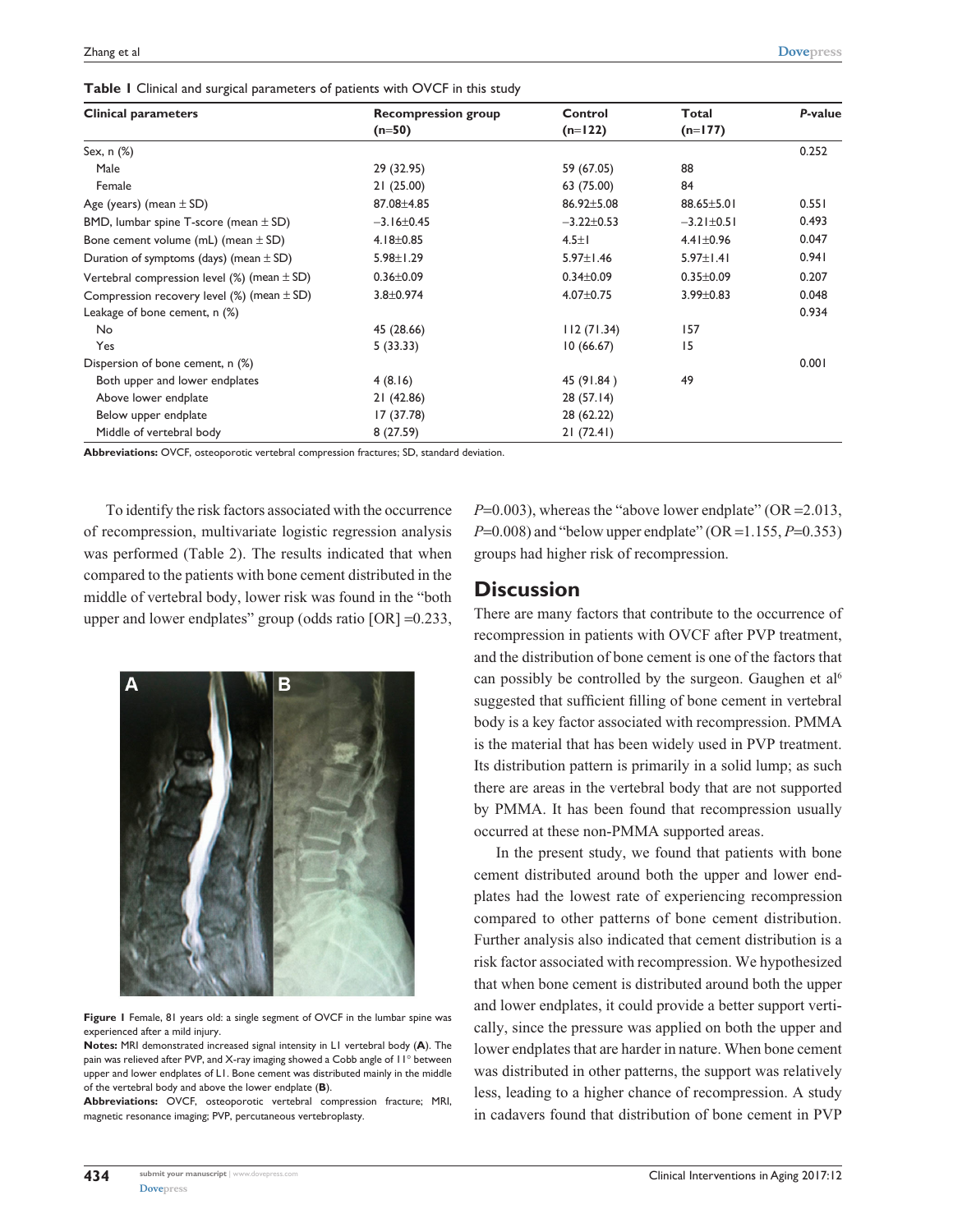

**Figure 2** The patient had reappearance of back pain 12 months after surgery, with no obvious risk factor.

**Notes:** X-ray imaging showed a decrease in the height (23 mm) of the anterior wall of L1 vertebra when compared to the imaging that was taken at the 6-month follow-up visit. Cobb angle of 21° was observed. The patient was diagnosed with recompression of L1 vertebra. The pain was alleviated after conservative treatment. It was observed that the upper endplate of L1 was compressed downward, possibly due to the insufficient filling of bone cement below the upper endplate.

surgery was better than in PKP surgery.<sup>11</sup> However, even in the PVP group, there were many cases in which the bone cement was not diffused fully.

During PVP procedures, several factors are found to affect the distribution of bone cement. 1) Vertebral body: uneven BMD was usually observed in vertebral body of patients with OVCF. Bone cement fills firstly with the lowdensity regions followed by high-density regions. If the site of bone cement injection is at the high-density region, it may affect the filling of the bone cement. In addition, if the vertebral body wall remains intact after compression, adequate filling of bone cement in the vertebral body can be achieved. It is also important to ensure that there is no intravertebral cleft; otherwise, it is likely that the bone cement will be distributed in cleft pattern rather than the trabecular pattern.<sup>12</sup> The presence of hemangioma or Schmorl's nodes will also affect the distribution, leading to leakage along the blood vessels or intervertebral disc. We found spinal manipulation could significantly improve the vertebral height, given there was adequate filling of the bone cement that provided support, otherwise, the fracture may worsen. 2) PMMA: cement needs to be injected when it is at the proper viscosity to allow sufficient filling of the cement. 3) Injection techniques: the needle is preferably advanced to one-third of the anterior part of the vertebral body. It is important to ensure the anterior vertebral wall is intact to prevent leakage. If damages of the vertebral body wall were found during CT scans, the PVP procedure should be postponed to allow repairing of the damage. Another method is to have the bone cement injected two times – high viscosity bone cement injected first, followed by low viscosity cement. This method is challenging, given

#### **Table 2** Risk of recompression after PVP in OVCF patients (logistic regression analysis)

| <b>Clinical parameters</b>                                 | <b>OR</b> | 95% CI |              | P-value |
|------------------------------------------------------------|-----------|--------|--------------|---------|
|                                                            |           | Lower  | <b>Upper</b> |         |
| BMD, lumbar spine T-score (unit $=1$ )                     | 0.796     | 0.374  | 1.698        | 0.556   |
| Age (unit $=$ I)                                           | 1.122     | 0.955  | 1.317        | 0.162   |
| Symptom duration (unit $=1$ )                              | 1.044     | 0.968  | 1.126        | 0.261   |
| Sex (male vs female)                                       | 1.285     | 0.603  | 2.739        | 0.516   |
| Volume of cement $(unit = I)$                              | 0.709     | 0.459  | 1.096        | 0.122   |
| Compression recovery level (unit $=1$ )                    | 0.605     | 0.385  | 0.951        | 0.029   |
| Vertebral compression level (unit $=0.1$ )                 | 1.364     | 0.879  | 2.117        | 0.166   |
| Leakage of bone cement (yes vs no)                         | 0.867     | 0.254  | 2.958        | 0.819   |
| Dispersion of bone cement                                  |           |        |              |         |
| Both upper and lower endplates vs middle of vertebral body | 0.233     | 0.059  | 0.926        | 0.003   |
| Above lower endplate vs middle of vertebral body           | 2.013     | 0.659  | 6.152        | 0.008   |
| Below upper endplate vs middle of vertebral body           | 1.155     | 0.379  | 3.520        | 0.353   |

**Abbreviations:** OVCF, osteoporotic vertebral compression fractures; PVP, percutaneous vertebroplasty; BMD, bone mineral density; OR, odds ratio; CI, confidence interval.